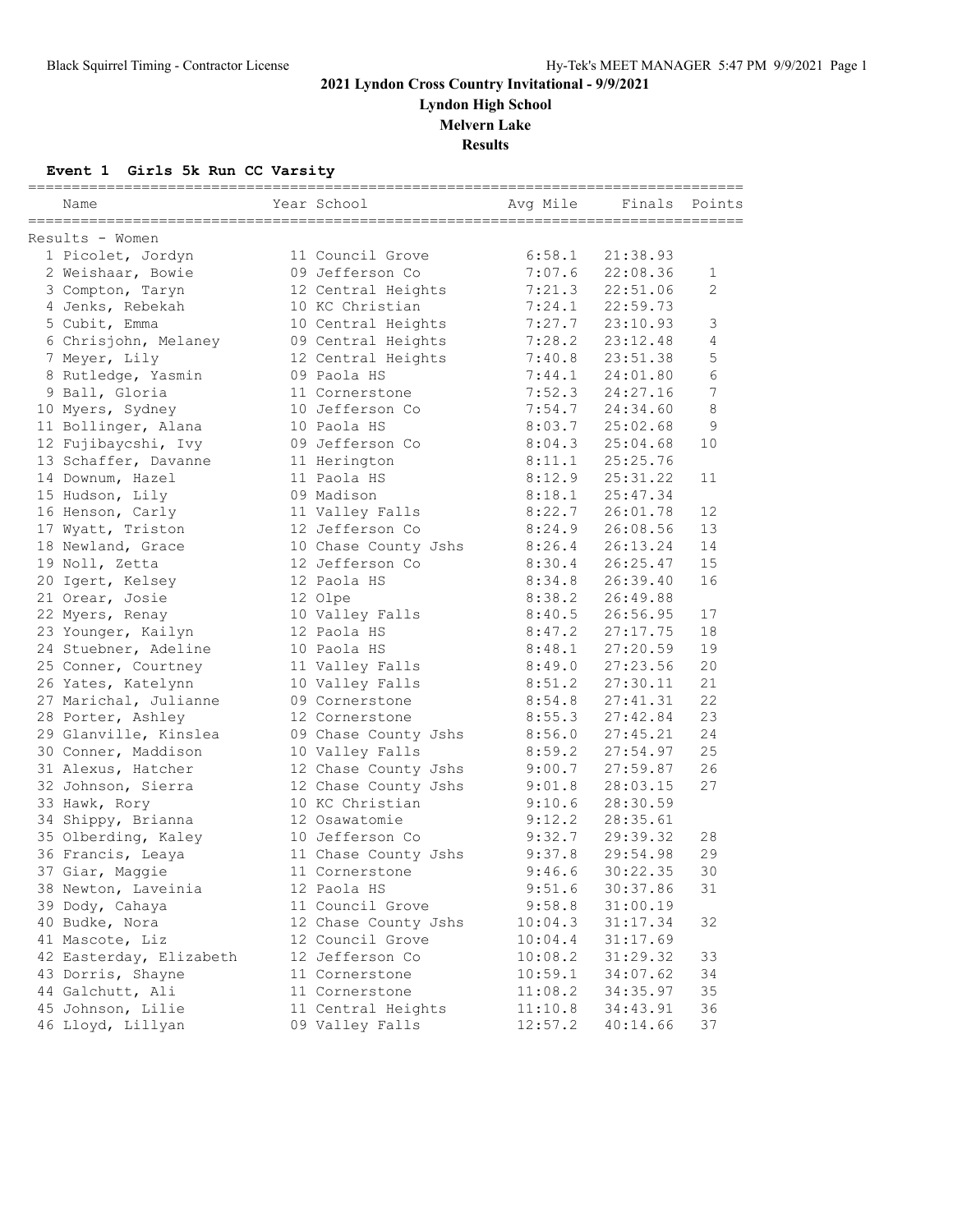**Lyndon High School**

#### **Melvern Lake**

**Results**

**....Event 1 Girls 5k Run CC Varsity**

| Team Scores                                                  |          |           |                 |    |                |                |                |      |      |      |      |
|--------------------------------------------------------------|----------|-----------|-----------------|----|----------------|----------------|----------------|------|------|------|------|
| Rank Team                                                    |          | Total 1 2 |                 |    | 3              | $\overline{4}$ | 5 <sup>1</sup> | $*6$ | $*7$ | $*8$ | $*9$ |
| Results - Women                                              |          |           |                 |    |                |                |                |      |      |      |      |
| 1 Jefferson County Nor<br>Total Time: 2:04:21.67<br>Average: | 24:52.34 | 47        | $\mathbf{1}$    | 8  | 10             | 13             | 15             | 28   | 33   |      |      |
| 2 Central Heights<br>Total Time: 2:07:49.76<br>Average:      | 25:33.96 | 50        | $\overline{2}$  | 3  | $\overline{4}$ | 5              | 36             |      |      |      |      |
| 3 Paola HS<br>Total Time: 2:08:32.85<br>Average:             | 25:42.57 | 60        | 6               | 9  | 11             | 16             | 18             | 19   | 31   |      |      |
| 4 Valley Falls<br>Total Time: 2:15:47.37<br>Average:         | 27:09.48 | 95        | 12 <sup>°</sup> | 17 | 20             | 21             | 25             | 37   |      |      |      |
| 5 Cornerstone<br>Total Time: 2:24:21.28<br>Average:          | 28:52.26 | 116       | $7\phantom{.0}$ | 22 | 23             | 30             | 34             | 35   |      |      |      |
| 6 Chase County Jshs<br>Total Time: 2:19:56.45<br>Average:    | 27:59.29 | 120       | 14              | 24 | 26             | 27             | 29             | 32   |      |      |      |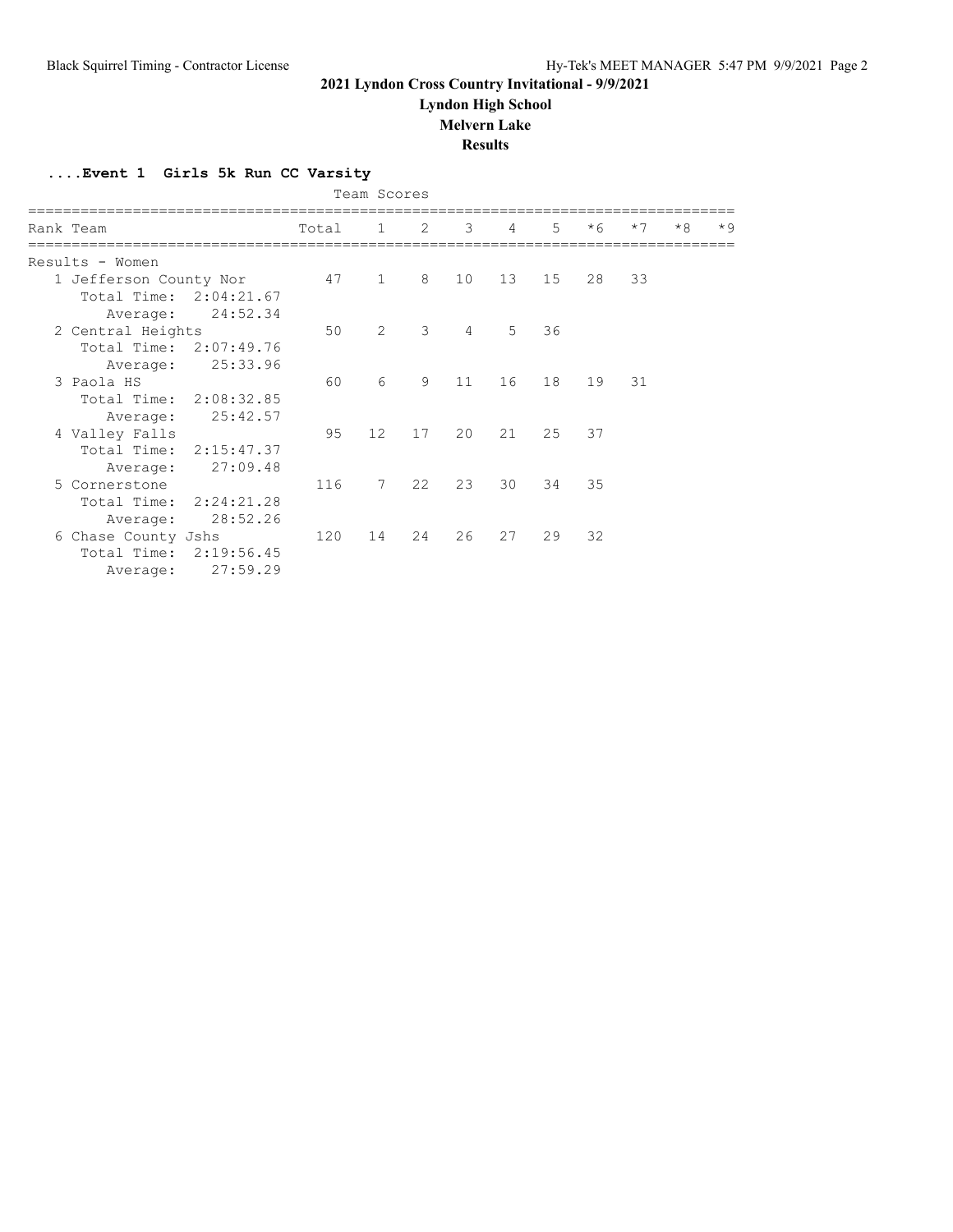**Lyndon High School**

**Melvern Lake**

**Results**

## **Event 3 Boys 5k Run CC Varsity**

| Name                  | Year School          | Avq Mile | Finals   | Points         |
|-----------------------|----------------------|----------|----------|----------------|
| Results - Men         |                      |          |          |                |
| 1 Downes, Kodi        | 10 Council Grove     | 5:19.5   | 16:32.65 | 1              |
| 2 Browning, Luke      | 12 KC Christian      | 5:40.3   | 17:37.00 | $\overline{c}$ |
| 3 Mumford, Spencer    | 10 KC Christian      | 5:46.5   | 17:56.53 | 3              |
| 4 Burkdoll, Connor    | 09 Central Heights   | 5:49.1   | 18:04.49 | 4              |
| 5 Connealy, Nathan    | 10 KC Christian      | 5:50.3   | 18:08.19 | 5              |
| 6 Schumacher, Andrew  | 10 KC Christian      | 5:53.4   | 18:17.89 | 6              |
| 7 Meredith, Trent     | 12 Jefferson Co      | 5:57.2   | 18:29.56 | 7              |
| 8 Hebert, Luke        | 10 Osawatomie        | 6:05.5   | 18:55.34 | 8              |
| 9 Meade, Cutter       | 11 Paola HS          | 6:06.4   | 18:58.10 | 9              |
| 10 Hammond, Cody      | 09 Central Heights   | 6:07.8   | 19:02.55 | 10             |
| 11 Kane, Isaac        | 10 Jefferson Co      | 6:10.4   | 19:10.62 | 11             |
| 12 Schroer, Cooper    | 11 Chase County Jshs | 6:10.4   | 19:10.72 |                |
| 13 Miller, Owen       | 09 Central Heights   | 6:12.4   | 19:16.82 | 12             |
| 14 Burk, Cole         | 12 Jefferson Co      | 6:14.3   | 19:22.86 | 13             |
| 15 Mascote, Valentin  | 09 Council Grove     | 6:15.3   | 19:25.78 | 14             |
| 16 Mills, Gavin       | 11 Council Grove     | 6:19.7   | 19:39.57 | 15             |
| 17 Seymour, David     | 10 Council Grove     | 6:19.8   | 19:40.00 | 16             |
| 18 Branam, Dawson     | 11 Valley Falls      | 6:21.9   | 19:46.49 | 17             |
| 19 Rodgers, Jesse     | 12 Council Grove     | 6:22.4   | 19:47.96 | 18             |
| 20 Waring, Levi       | 09 Council Grove     | 6:24.7   | 19:55.20 | 19             |
| 21 Mueler, Koy        | 11 Herington         | 6:24.9   | 19:55.60 |                |
| 22 Pollard, Lawrence  | 12 Jefferson Co      | 6:26.3   | 20:00.01 | 20             |
| 23 Edmonds, Lane      | 09 Jefferson Co      | 6:28.5   | 20:06.82 | 21             |
| 24 Schultze, Nicholas | 11 Central Heights   | 6:29.1   | 20:08.73 | 22             |
| 25 Silas, Hernandez   | 10 Chase County Jshs | 6:32.8   | 20:20.40 |                |
| 26 Coleman, Thayer    | 11 Valley Falls      | 6:39.2   | 20:40.05 | 23             |
| 27 Baker, Keagan      | 10 Jefferson Co      | 6:41.3   | 20:46.64 | 24             |
| 28 Kueser, Connor     | 11 Olpe              | 6:45.4   | 20:59.31 |                |
| 29 McCord, Christian  | 09 Central Heights   | 6:48.3   | 21:08.37 | 25             |
| 30 Reeder, Patrick    | 11 Paola HS          | 6:50.0   | 21:13.64 | 26             |
| 31 Martens, Logan     | 12 Valley Falls      | 6:51.1   | 21:17.05 | 27             |
| 32 McIver, Jacob      | 09 Council Grove     | 6:53.1   | 21:23.18 | 28             |
| 33 Schroer, Carsen    | 09 Chase County Jshs | 6:55.8   | 21:31.66 |                |
| 34 Miller, Brennen    | 12 Valley Falls      | 6:57.0   | 21:35.33 | 29             |
| 35 Ball, Clifford     | 12 Cornerstone       | 6:58.9   | 21:41.47 |                |
| 36 Kuhn, Paul         | 12 Osawatomie        | 6:59.0   | 21:41.71 | 30             |
| 37 Hammond, Garret    | 09 Olpe              | 7:05.6   | 22:02.09 |                |
| 38 Carter, Gavin      | 11 Paola HS          | 7:11.4   | 22:20.31 | 31             |
| 39 Downum, Sammy      | 12 Paola HS          | 7:25.6   | 23:04.34 | 32             |
| 40 Vander Ark, James  | 11 KC Christian      | 7:27.0   | 23:08.60 | 33             |
| 41 Blackie, Matthew   | 10 Paola HS          | 7:29.4   | 23:16.20 | 34             |
| 42 Hill, Mason        | 09 Osawatomie        | 7:35.8   | 23:36.02 | 35             |
| 43 Crockett, Korbin   | 09 Osawatomie        | 7:37.8   | 23:42.16 | 36             |
| 44 Pearson, Kayden    | 10 Osawatomie        | 7:37.8   | 23:42.27 | 37             |
| 45 Hefty, Josiah      | 10 Valley Falls      | 8:04.8   | 25:06.13 | 38             |
| 46 Shipp, Ryan        | 10 KC Christian      | 8:06.0   | 25:09.78 | 39             |
| 47 Sieve, Aiden       | 12 Valley Falls      | 8:11.0   | 25:25.32 | 40             |
| 48 Skeet, Alex        | 10 Central Heights   | 8:11.0   | 25:25.43 | 41             |
| 49 Kerr, LJ           | 09 Osawatomie        | 8:11.7   | 25:27.47 | 42             |
| 50 Palenske, Taylor   | 11 Chase County Jshs | 8:39.1   | 26:52.77 |                |
| 51 Culberth, Eli      | 11 Cornerstone       | 9:00.4   | 27:58.72 |                |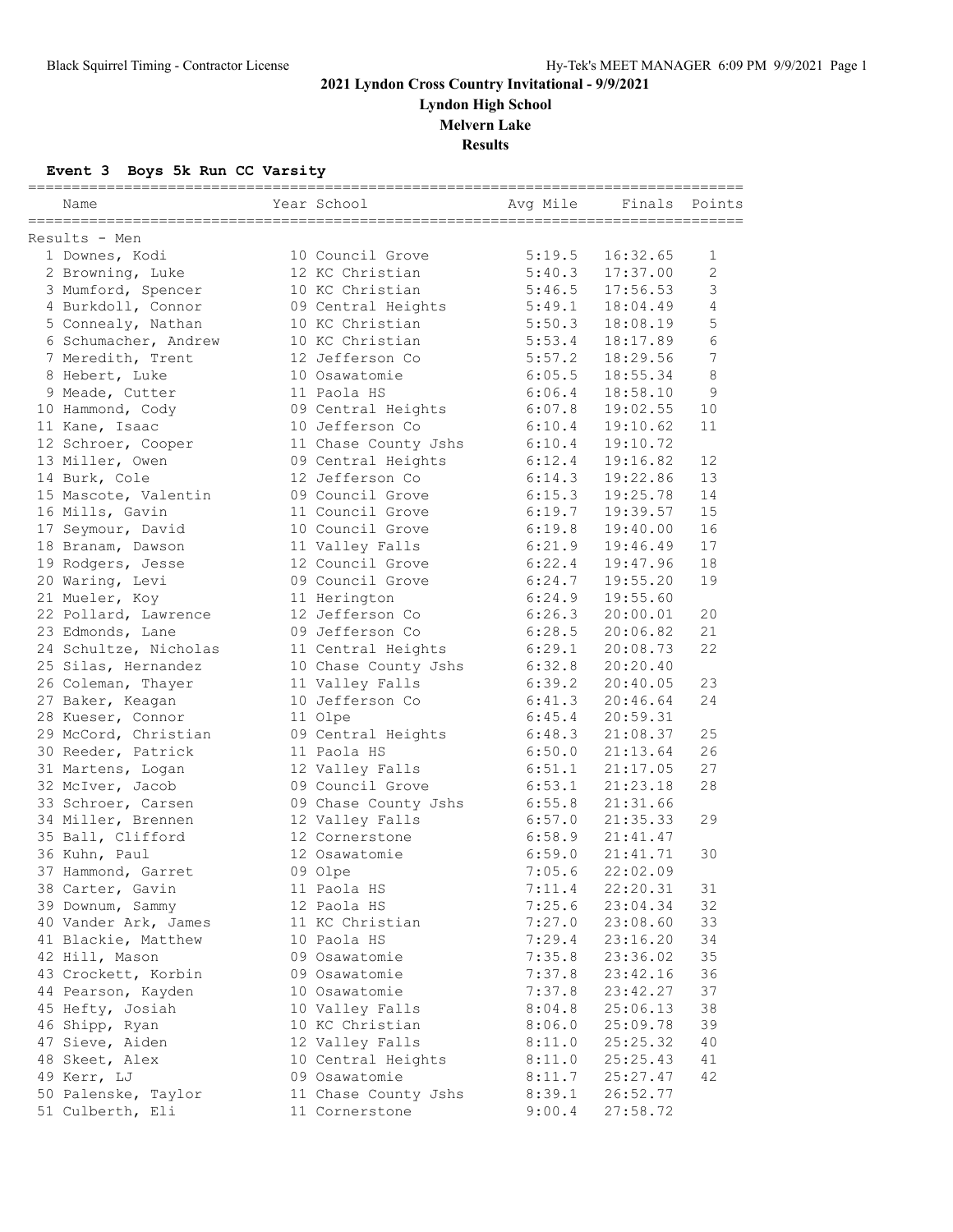**....Event 3 Boys 5k Run CC Varsity**

## **2021 Lyndon Cross Country Invitational - 9/9/2021**

**Lyndon High School**

#### **Melvern Lake**

**Results**

| 52 Murray, Levi<br>53 Riddle, Michael                                          |                        | 09 KC Christian<br>12 Cornerstone |                |               |    |          | 9:22.5<br>9:46.7 |      | 29:07.37<br>30:22.73 |      | 43   |
|--------------------------------------------------------------------------------|------------------------|-----------------------------------|----------------|---------------|----|----------|------------------|------|----------------------|------|------|
|                                                                                |                        |                                   | Team Scores    |               |    |          |                  |      |                      |      |      |
| ===================================<br>Rank Team<br>========================== |                        | Total                             |                | $1 \t 2$      |    | $3 \t 4$ | $5^{\circ}$      | $*6$ | $*7$                 | $*R$ | $*9$ |
| Results - Men                                                                  |                        |                                   |                |               |    |          |                  |      |                      |      |      |
| 1 KC Christian<br>Total Time: 1:35:08.21<br>Average: 19:01.65                  |                        | 49                                | $\overline{2}$ | $\mathcal{E}$ | 5  | 6        | 33               | 39   | 43                   |      |      |
| 2 Council Grove<br>Total Time: 1:35:05.96<br>Average:                          | 19:01.20               | 64                                | $\mathbf{1}$   | 14            | 15 | 16       | 18               | 19   | 28                   |      |      |
| 3 Jefferson County Nor<br>Total Time: 1:37:09.87<br>Average:                   | 19:25.98               | 72                                | 7              | 11            | 13 | 20       | 21               | 24   |                      |      |      |
| 4 Central Heights<br>Total Time: 1:37:40.96<br>Average:                        | 19:32.20               | 73                                | $\overline{4}$ | 10            | 12 | 22       | 2.5              | 41   |                      |      |      |
| 5 Paola HS<br>Total Time: 1:48:52.59<br>Average:                               | 21:46.52               | 132                               | 9              | 26            | 31 | 32       | 34               |      |                      |      |      |
| 6 Valley Falls<br>Total Time: 1:48:25.05<br>Average:                           | 21:41.01               | 134                               | 17             | 23            | 27 | 29       | 38               | 40   |                      |      |      |
| 7 Osawatomie<br>Total Time:<br>Average:                                        | 1:51:37.50<br>22:19.50 | 146                               | 8              | 30            | 35 | 36       | 37               | 42   |                      |      |      |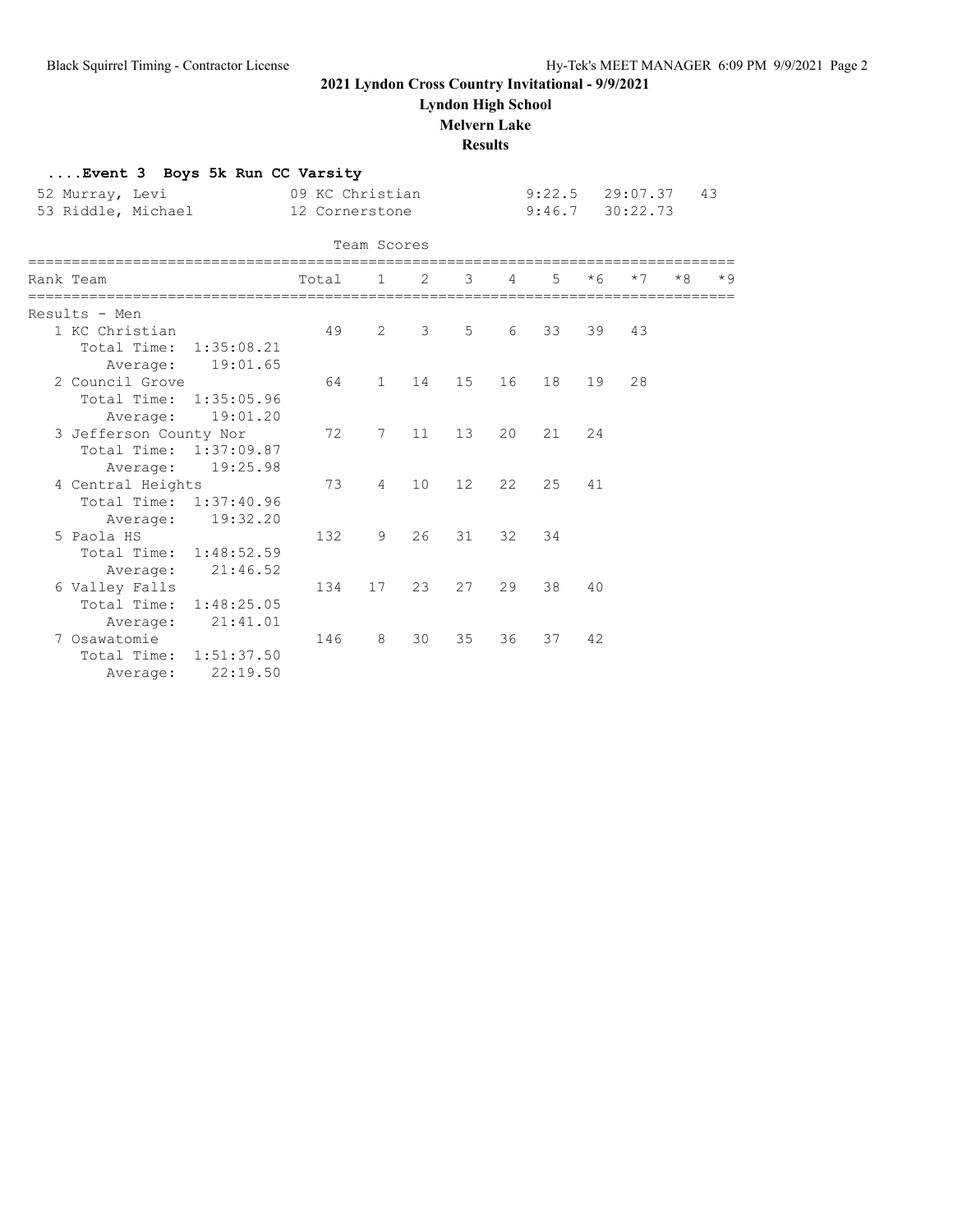**Lyndon High School**

**Melvern Lake**

**Results**

## **Event 5 Girls 2 Mile Run CC 7th grade**

| Name                      | ==========<br>Year School |              |                      |   | ---------------------- | Avg Mile |      | Finals   |      | ==============<br>Points |
|---------------------------|---------------------------|--------------|----------------------|---|------------------------|----------|------|----------|------|--------------------------|
| Results - Women           |                           |              |                      |   |                        |          |      |          |      |                          |
| 1 McCrory, Ellei          |                           |              | 07 Emporia Christian |   |                        | 7:14.0   |      | 14:27.95 |      |                          |
| 2 Skalsky, Alisa          | 07 Olpe                   |              |                      |   |                        | 7:35.0   |      | 15:09.94 |      | $\mathbf{1}$             |
| 3 Burkdoll, Lily          |                           |              | 07 Central Heights   |   |                        | 7:38.5   |      | 15:16.92 |      |                          |
| 4 Whalen, Chloe           | 07 Lebo                   |              |                      |   |                        | 7:59.9   |      | 15:59.74 |      |                          |
| 5 Tiffany, Josie          |                           |              | 07 North Lyon County |   |                        | 8:30.7   |      | 17:01.27 |      |                          |
| 6 Judd, Lacy              | 07 West Franklin          |              |                      |   |                        | 8:35.2   |      | 17:10.31 |      |                          |
| 7 Scheve, Reagan          | 07 Olpe                   |              |                      |   |                        | 8:37.5   |      | 17:14.98 |      | 2                        |
| 8 Gant, Capri             | 07 Council Grove          |              |                      |   |                        | 8:42.0   |      | 17:23.89 |      | 3                        |
| 9 Sparks, Landry          |                           |              | 07 Central Heights   |   |                        | 8:42.8   |      | 17:25.56 |      |                          |
| 10 Tooley, Grace          |                           |              | 07 Central Heights   |   |                        | 8:47.9   |      | 17:35.72 |      |                          |
| 11 Forge, Riley           | 07 Council Grove          |              |                      |   |                        | 8:48.1   |      | 17:36.09 |      | 4                        |
| 12 Barnhart, Megan        | 07 Olpe                   |              |                      |   |                        | 8:54.3   |      | 17:48.58 |      | 5                        |
| 13 Detwiler, Caitlynn     |                           |              | 07 Central Heights   |   |                        | 8:59.7   |      | 17:59.26 |      |                          |
| 14 Birk, Jaylynn          | 07 Yates Center           |              |                      |   |                        | 9:07.2   |      | 18:14.23 |      |                          |
| 15 Prouse, Evelie         |                           |              | 07 Emporia Christian |   |                        | 9:29.0   |      | 18:57.99 |      |                          |
| 16 Weeden, Adriana        | 07 Olpe                   |              |                      |   |                        | 9:37.1   |      | 19:14.13 |      | 6                        |
| 17 Wade, Kadie            | 07 Olpe                   |              |                      |   |                        | 9:37.8   |      | 19:15.45 |      | 7                        |
| 18 Kerr, Brooklyn         | 07 Osawatomie             |              |                      |   |                        | 9:39.3   |      | 19:18.58 |      |                          |
| 19 Schumacher, Sarah      | 07 KC Christian           |              |                      |   |                        | 9:40.7   |      | 19:21.28 |      |                          |
| 20 Bond, Cedar            | 07 KC Christian           |              |                      |   |                        | 9:43.4   |      | 19:26.73 |      |                          |
| 21 Shreve, Tyler          | 07 Santa Fe Trail         |              |                      |   |                        | 9:46.8   |      | 19:33.46 |      |                          |
| 22 Hamlin, Maylea         |                           |              | 07 North Lyon County |   |                        | 10:00.4  |      | 20:00.79 |      |                          |
| 23 Balboa, Anna           | 07 Council Grove          |              |                      |   |                        | 10:20.6  |      | 20:41.15 |      | 8                        |
| 24 Palmquist, Lucy        | 07 Council Grove          |              |                      |   |                        | 10:26.7  |      | 20:53.38 |      | $\circ$                  |
| 25 Elliott, Ruthie        | 07 Cornerstone            |              |                      |   |                        | 10:39.6  |      | 21:19.06 |      |                          |
| 26 Lowery, Laurel         | 07 Osage City             |              |                      |   |                        | 10:57.5  |      | 21:55.02 |      |                          |
| 27 Priest, Alex           | 07 Council Grove          |              |                      |   |                        | 11:00.1  |      | 22:00.15 |      | 10                       |
| 28 Hokanson, Gracie       | 07 Osage City             |              |                      |   |                        | 11:22.9  |      | 22:45.64 |      |                          |
| 29 Johnson, Reece         | 07 Olpe                   |              |                      |   |                        | 11:27.9  |      | 22:55.72 |      | 11                       |
| 30 Holden, Sophia         | 07 Cornerstone            |              |                      |   |                        | 11:50.1  |      | 23:40.15 |      |                          |
| 31 Bartlett, Ava          | 07 KC Christian           |              |                      |   |                        | 12:58.9  |      | 25:57.75 |      |                          |
|                           |                           |              | Team Scores          |   |                        |          |      |          |      |                          |
| Rank Team                 | Total                     | $\mathbf{1}$ | 2                    | 3 | 4                      | 5        | $*6$ | $*7$     | $*8$ | $*9$                     |
| Results - Women           |                           |              |                      |   |                        |          |      |          |      |                          |
| 1 Olpe                    | 21                        | 1            | 2                    | 5 | 6                      | 7        | 11   |          |      |                          |
| 1:28:43.08<br>Total Time: |                           |              |                      |   |                        |          |      |          |      |                          |
| 17:44.62<br>Average:      |                           |              |                      |   |                        |          |      |          |      |                          |
| 2 Council Grove           | 34                        | 3            | 4                    | 8 | 9                      | 10       |      |          |      |                          |
| Total Time:<br>1:38:34.66 |                           |              |                      |   |                        |          |      |          |      |                          |
| 19:42.94<br>Average:      |                           |              |                      |   |                        |          |      |          |      |                          |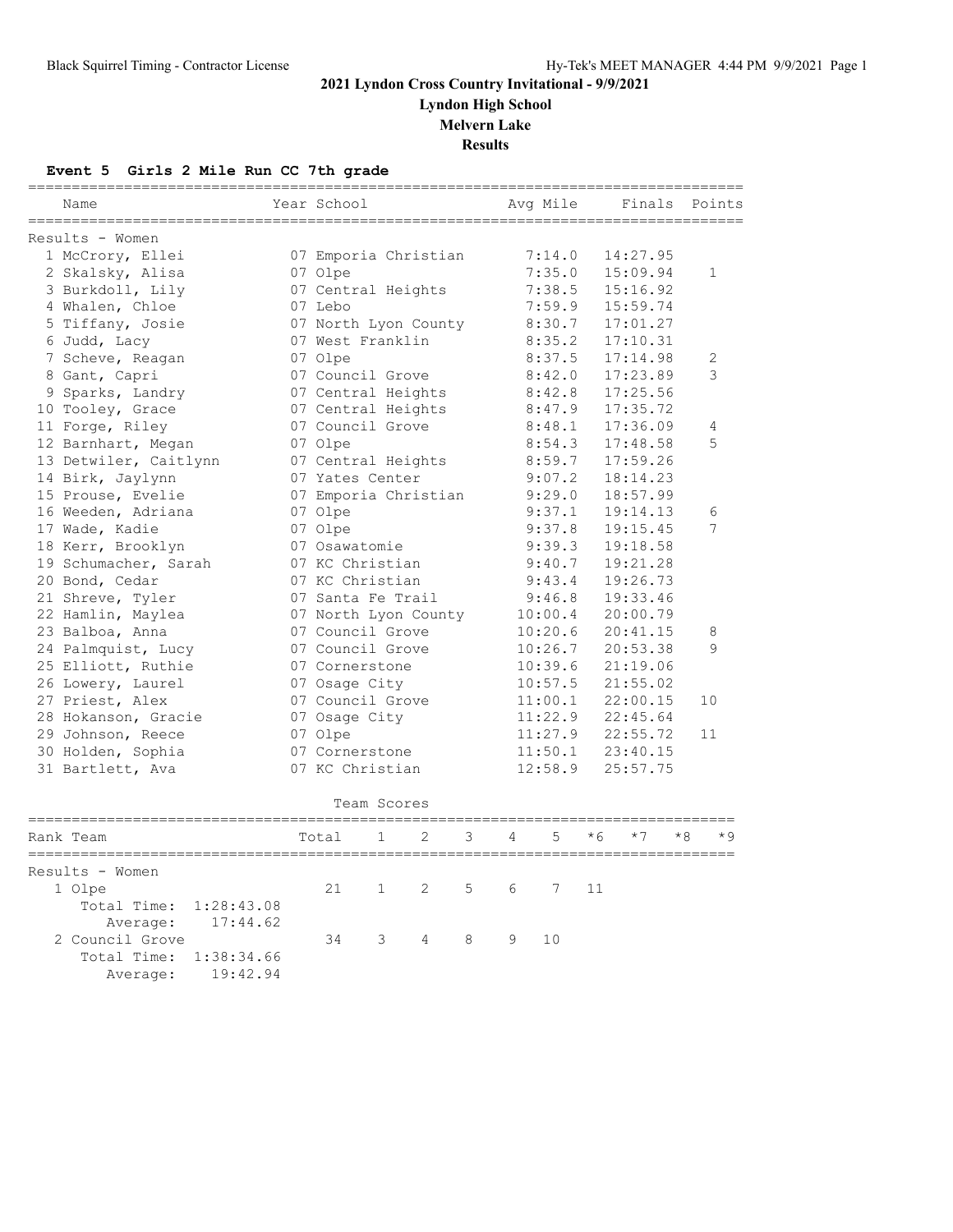**Lyndon High School**

**Melvern Lake**

**Results**

## **Event 6 Boys 2 Mile Run CC 7th grade**

| Name                 | Year School          | Avq Mile | Finals Points |                |
|----------------------|----------------------|----------|---------------|----------------|
| Results - Men        |                      |          |               |                |
| 1 Windle, Ryker      | 07 Olpe              | 6:49.9   | 13:39.71      |                |
| 2 Picolet, Jadyn     | 07 Council Grove     | 6:56.3   | 13:52.54      |                |
| 3 Johnson, Hunter    | 07 Central Heights   | 7:01.7   | 14:03.31      | 1              |
| 4 Wine, Kendall      | 07 Lyndon            | 7:07.2   | 14:14.33      | $\overline{2}$ |
| 5 Durst, Jesse       | 07 Lebo              | 7:08.3   | 14:16.42      |                |
| 6 Nelson, Brody      | 07 Council Grove     | 7:13.8   | 14:27.52      |                |
| 7 Hadley, Brock      | 07 Lebo              | 7:14.2   | 14:28.34      |                |
| 8 Shoup, Garrett     | 07 Lyndon            | 7:21.0   | 14:41.85      | 3              |
| 9 Musick, John       | 07 Olpe              | 7:33.8   | 15:07.56      |                |
| 10 Meyer, Josiah     | 07 Central Heights   | 7:41.9   | 15:23.80      | 4              |
| 11 Heins, Levi       | 07 Olpe              | 7:55.7   | 15:51.31      |                |
| 12 Wurdeman, Mason   | 07 Osage City        | 8:05.5   | 16:10.84      |                |
| 13 Bennett, Evan     | 07 North Lyon County | 8:09.1   | 16:18.16      |                |
| 14 Holstine, Presten | 07 Central Heights   | 8:17.7   | 16:35.33      | 5              |
| 15 Dunbar, Matthew   | 07 Central Heights   | 8:22.7   | 16:45.39      | 6              |
| 16 Detwiler, Caleb   | 07 Central Heights   | 8:25.2   | 16:50.38      | 7              |
| 17 Wuertz, Benjamin  | 07 Central Heights   | 8:28.1   | 16:56.10      | 8              |
| 18 Sink, Teagan      | 07 West Franklin     | 8:38.4   | 17:16.80      |                |
| 19 Schumacher, Henry | 07 KC Christian      | 8:41.3   | 17:22.54      |                |
| 20 Rues, Brayden     | 07 Lebo              | 8:42.0   | 17:23.99      |                |
| 21 Hes, Grant        | 07 Hartford          | 8:43.8   | 17:27.45      |                |
| 22 Garber, Logan     | 07 Lyndon            | 9:03.7   | 18:07.28      | 9              |
| 23 Walker, Oliver    | 07 KC Christian      | 9:09.0   | 18:18.01      |                |
| 24 Wise, Mason       | 07 Lyndon            | 9:10.9   | 18:21.81      | 10             |
| 25 McCormick, Kurtis | 07 West Franklin     | 9:11.7   | 18:23.40      |                |
| 26 Jones, Mayson     | 07 Chase County Jshs | 9:13.3   | 18:26.47      |                |
| 27 James, Evan       | 07 Emporia Christian | 9:14.1   | 18:28.19      |                |
| 28 Miller, Cash      | 07 Central Heights   | 9:23.8   | 18:47.61      | 11             |
| 29 Hawkinson, Myrick | 07 Cornerstone       | 9:32.5   | 19:04.90      |                |
| 30 Jacobs, Brysyn    | 07 Hartford          | 9:35.8   | 19:11.49      |                |
| 31 Bledsoe, Austin   | 07 Lyndon            | 9:52.6   | 19:45.18      | 12             |
| 32 Menke, Carson     | 07 Hartford          | 9:58.5   | 19:56.91      |                |
| 33 Dalton, Liam      | 07 Wellsville        | 10:10.1  | 20:20.19      |                |
| 34 Stice, Colton     | 07 Lebo              | 10:15.6  | 20:31.05      |                |
| 35 Merrill, Jacob    | 07 North Lyon County | 10:30.2  | 21:00.32      |                |
| 36 Ferrer, Julian    | 07 Osage City        | 10:46.0  | 21:31.94      |                |
| 37 Schechter, Red    | 07 Chase County Jshs | 10:56.5  | 21:53.01      |                |
| 38 Birk, Evan        | 07 Council Grove     | 11:12.5  | 22:24.85      |                |
| 39 Wingert, Brody    | 07 Council Grove     | 11:14.6  | 22:29.14      |                |
| 40 Humphrey, Hudson  | 07 KC Christian      | 11:22.6  | 22:45.12      |                |
| 41 Smith, Gabe       | 07 Santa Fe Trail    | 11:33.1  | 23:06.04      |                |
| 42 Schneikert, Henry | 07 North Lyon County | 11:50.9  | 23:41.77      |                |
| 43 Graham, Luke      | 07 Lyndon            | 14:50.0  | 29:40.01      | 13             |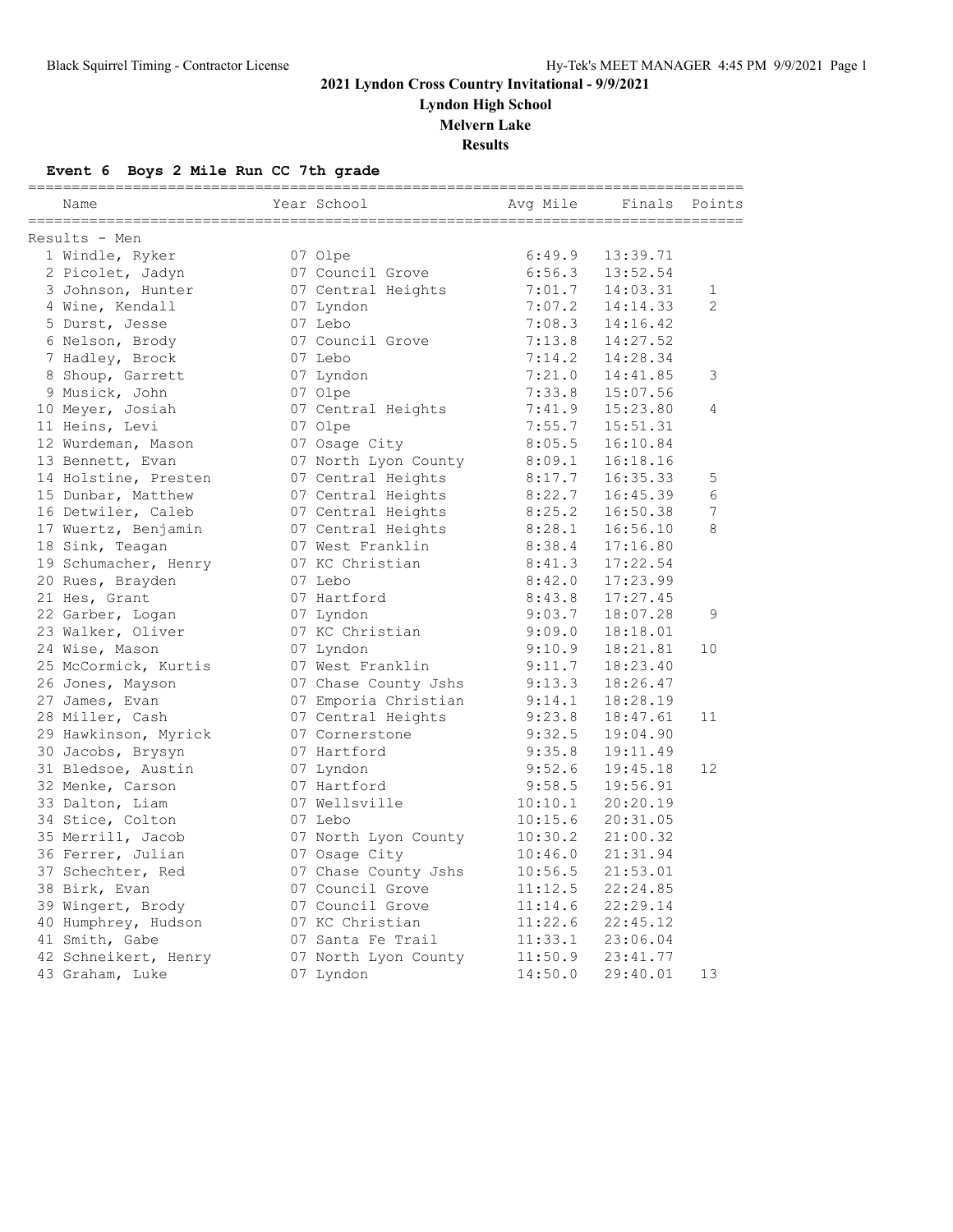**Lyndon High School**

#### **Melvern Lake**

**Results**

## **....Event 6 Boys 2 Mile Run CC 7th grade**

|                        |                   | Team Scores |                   |  |         |      |      |      |
|------------------------|-------------------|-------------|-------------------|--|---------|------|------|------|
| Rank Team              | Total             |             | 1 2 3 4           |  | $5 * 6$ | $*7$ | $*8$ | $*9$ |
| Results - Men          |                   |             |                   |  |         |      |      |      |
| 1 Central Heights      | 23 1 4 5 6 7 8 11 |             |                   |  |         |      |      |      |
| Total Time: 1:19:38.21 |                   |             |                   |  |         |      |      |      |
| Average: 15:55.65      |                   |             |                   |  |         |      |      |      |
| 2 Lyndon               |                   |             | 36 2 3 9 10 12 13 |  |         |      |      |      |
| Total Time: 1:25:10.45 |                   |             |                   |  |         |      |      |      |
| 17:02.09<br>Average:   |                   |             |                   |  |         |      |      |      |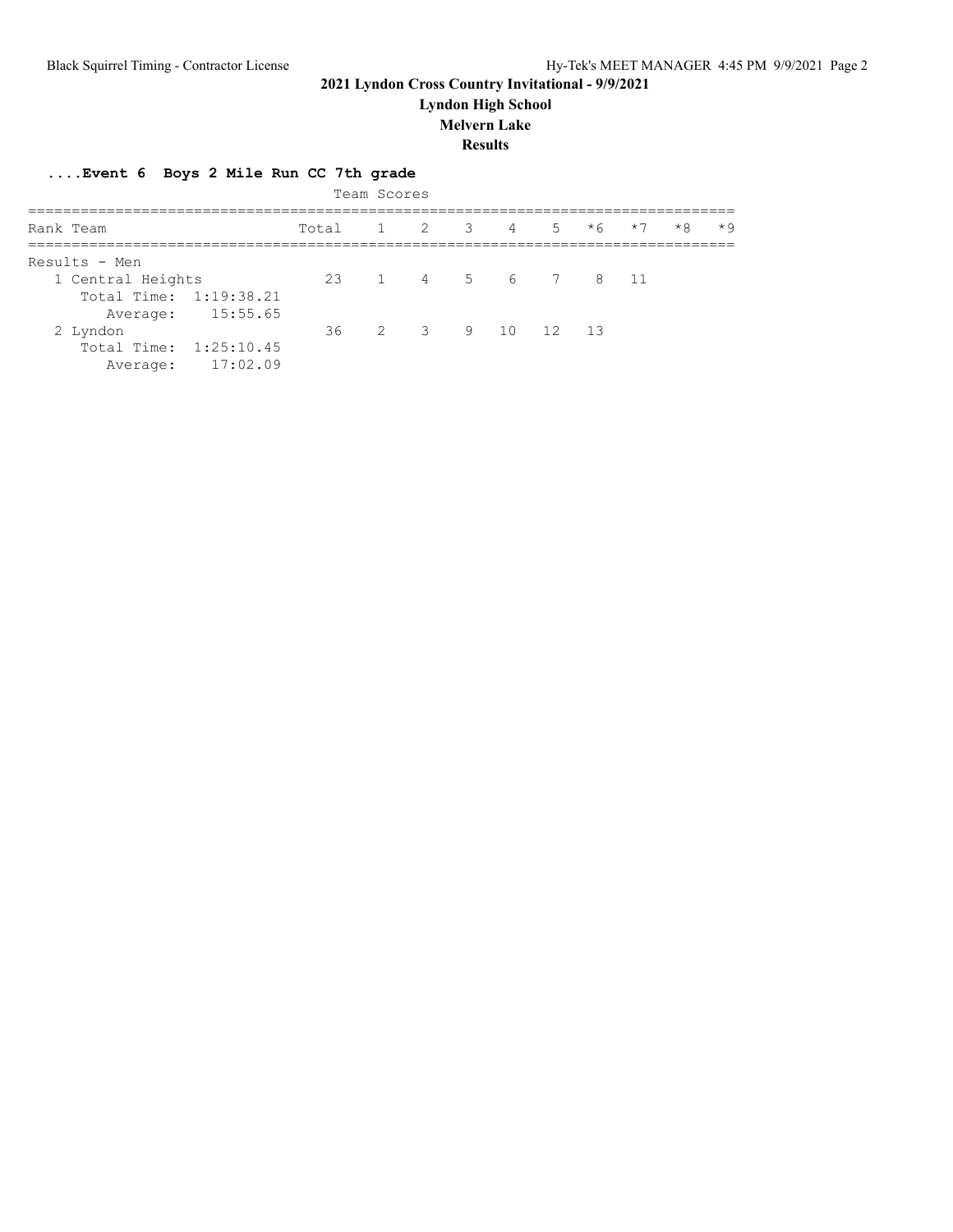**Lyndon High School**

**Melvern Lake**

**Results**

## **Event 7 Girls 2 Mile Run CC 8th grade**

| Name                |          |                                    | Year School          |              |   |   |   | Avg Mile |          | Finals   |      | Points         |
|---------------------|----------|------------------------------------|----------------------|--------------|---|---|---|----------|----------|----------|------|----------------|
| Results - Women     |          |                                    |                      |              |   |   |   |          |          |          |      |                |
| 1 Speece, Emory     |          |                                    | 08 Osage City        |              |   |   |   | 6:36.3   |          | 13:12.46 |      | $\mathbf{1}$   |
| 2 Bosse, Jaiton     |          |                                    | 08 Osage City        |              |   |   |   | 7:09.3   |          | 14:18.62 |      | $\overline{2}$ |
| 3 Strain, Ellie     |          |                                    | 08 Wellsville        |              |   |   |   | 7:38.7   | 15:17.38 |          |      |                |
| 4 Pitts, Peyton     |          |                                    | 08 Osage City        |              |   |   |   | 7:48.9   |          | 15:37.73 |      | 3              |
| 5 Johnson, Audry    |          |                                    | 08 Santa Fe Trail    |              |   |   |   | 7:55.7   |          | 15:51.28 |      |                |
| 6 McCormick, Kara   |          |                                    | 08 West Franklin     |              |   |   |   | 8:21.4   |          | 16:42.65 |      |                |
| 7 Rowe, Ava         |          |                                    | 08 Santa Fe Trail    |              |   |   |   | 8:26.2   |          | 16:52.36 |      |                |
| 8 Meek, Dally       |          |                                    | 08 Osage City        |              |   |   |   | 8:29.1   |          | 16:58.21 |      | 4              |
| 9 Plummer, Cira     |          |                                    | 08 Lebo              |              |   |   |   | 8:39.0   | 17:18.00 |          |      |                |
| 10 Dunbar, Arabella |          |                                    | 08 Central Heights   |              |   |   |   | 9:01.8   | 18:03.52 |          |      |                |
| 11 Prouse, Connelly |          |                                    | 08 Emporia Christian |              |   |   |   | 9:07.2   |          | 18:14.35 |      |                |
| 12 Westhoff, Emma   |          |                                    | 08 Hartford          |              |   |   |   | 9:32.2   |          | 19:04.23 |      |                |
| 13 Crabtree, Mya    |          |                                    | 08 West Franklin     |              |   |   |   | 9:34.0   |          | 19:07.94 |      |                |
| 14 Andres, Castyn   |          |                                    | 08 Council Grove     |              |   |   |   | 9:34.4   | 19:08.68 |          |      |                |
| 15 Culberth, Lexie  |          |                                    | 08 Cornerstone       |              |   |   |   | 10:45.8  | 21:31.43 |          |      |                |
| 16 Lowery, Sarah    |          |                                    | 08 Osage City        |              |   |   |   | 11:22.8  | 22:45.45 |          |      | 5              |
| 17 West, Mollie     |          |                                    | 08 Wellsville        |              |   |   |   | 12:27.1  | 24:54.07 |          |      |                |
|                     |          |                                    |                      | Team Scores  |   |   |   |          |          |          |      |                |
| Rank Team           |          |                                    | Total                | $\mathbf{1}$ | 2 | 3 | 4 | 5        | $*6$     | $*7$     | $*8$ | $*9$           |
| Results - Women     |          |                                    |                      |              |   |   |   |          |          |          |      |                |
| 1 Osage City        |          |                                    | 15                   | $\mathbf{1}$ | 2 | 3 | 4 | 5        |          |          |      |                |
|                     | Average: | Total Time: 1:22:52.47<br>16:34.50 |                      |              |   |   |   |          |          |          |      |                |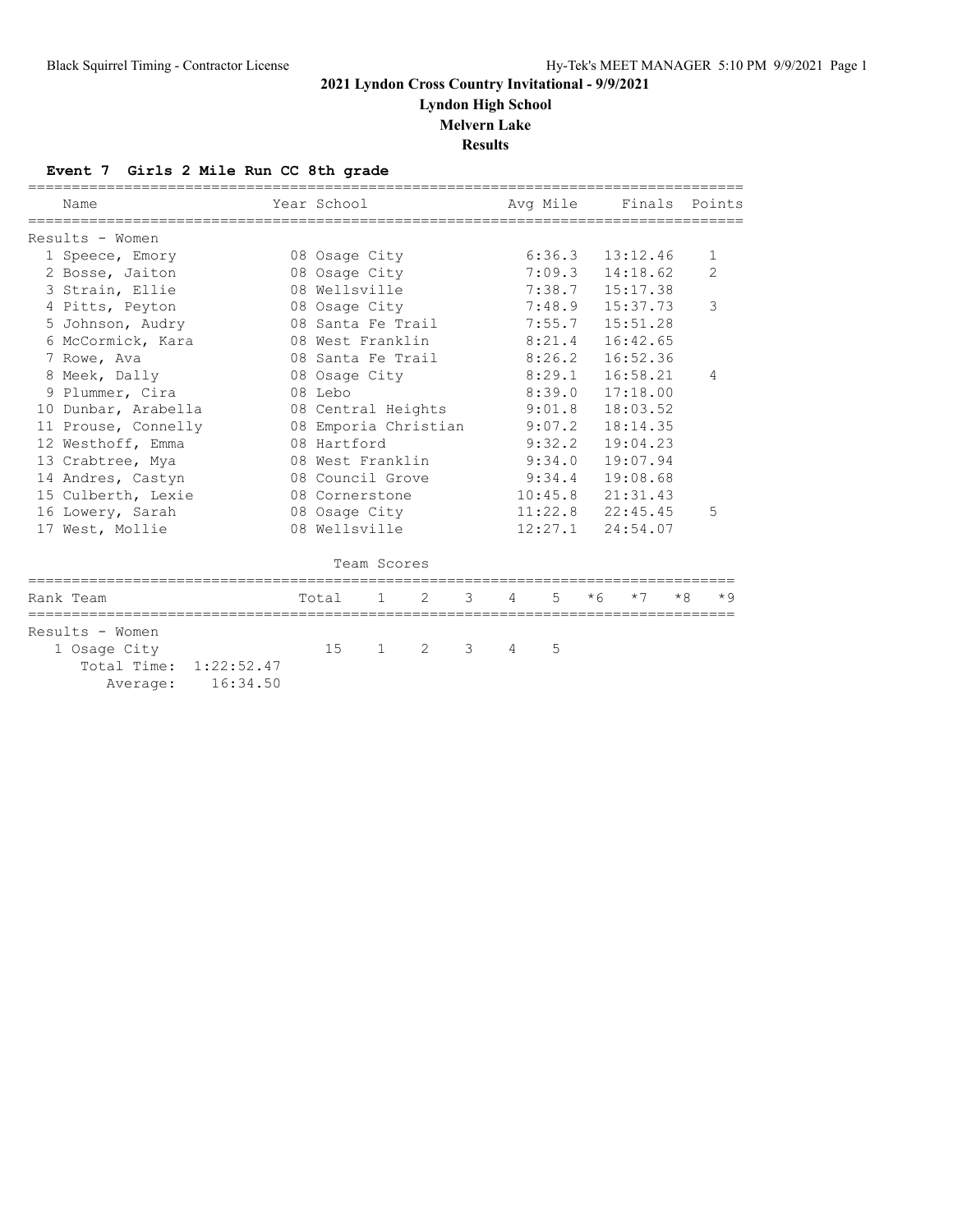**Lyndon High School**

#### **Melvern Lake**

**Results**

## **Event 8 Boys 2 Mile Run CC 8th grade**

| Name                                           | Year School |                      |   |   |   | Avg Mile |      |          |      | ======================================<br>Finals Points |
|------------------------------------------------|-------------|----------------------|---|---|---|----------|------|----------|------|---------------------------------------------------------|
| Results - Men                                  |             |                      |   |   |   |          |      |          |      |                                                         |
| 1 Roberts, Bryce                               |             | 08 Santa Fe Trail    |   |   |   | 5:57.4   |      | 11:54.73 |      |                                                         |
| 2 Arnold, Kaleb                                | 08 Olpe     |                      |   |   |   | 5:59.8   |      | 11:59.49 |      |                                                         |
| 3 Dunbar, Aydan                                |             | 08 Central Heights   |   |   |   | 6:48.0   |      | 13:36.00 |      |                                                         |
| 4 Roberts, Rylan                               |             | 08 Santa Fe Trail    |   |   |   | 6:48.6   |      | 13:37.07 |      |                                                         |
| 5 Marshall, Luke                               |             | 08 Emporia Christian |   |   |   | 6:53.5   |      | 13:46.93 |      |                                                         |
| 6 Petitjean, Landon                            |             | 08 Osage City        |   |   |   | 6:56.9   |      | 13:53.75 |      | 1                                                       |
| 7 Howland, Aidan                               |             | 08 Central Heights   |   |   |   | 6:59.3   |      | 13:58.59 |      |                                                         |
| 8 Vaughn, Holden                               |             | 08 Osage City        |   |   |   | 7:22.8   |      | 14:45.59 |      | $\overline{2}$                                          |
| 9 Wessel, Josh                                 |             | 08 Santa Fe Trail    |   |   |   | 7:32.2   |      | 15:04.36 |      |                                                         |
| 10 Bailey, Harrison                            |             | 08 Osage City        |   |   |   | 7:55.3   |      | 15:50.54 |      |                                                         |
| 11 Thompson, Brody                             |             | 08 Osage City        |   |   |   | 8:27.0   |      | 16:54.00 |      | 4                                                       |
| 12 Patterson, Andrew                           |             | 08 West Franklin     |   |   |   | 8:33.8   |      | 17:07.62 |      |                                                         |
| 13 Link, Abe                                   |             | 08 West Franklin     |   |   |   | 9:02.1   |      | 18:04.10 |      |                                                         |
| 14 Ball, Connor                                |             | 08 Cornerstone       |   |   |   | 9:25.8   |      | 18:51.59 |      |                                                         |
| 15 Karns, Isaak                                |             | 08 Osage City        |   |   |   | 9:30.8   |      | 19:01.48 |      | 5                                                       |
| 16 Rumold, Roenan                              |             | 08 Osaqe City        |   |   |   | 10:00.2  |      | 20:00.23 |      | 6                                                       |
| 17 Link, Coy                                   |             | 08 West Franklin     |   |   |   | 10:03.6  |      | 20:07.10 |      |                                                         |
| 18 Link, Bryce                                 |             | 08 West Franklin     |   |   |   | 10:22.6  |      | 20:45.12 |      |                                                         |
|                                                |             | Team Scores          |   |   |   |          |      |          |      |                                                         |
| Rank Team                                      | Total       | $\mathbf{1}$         | 2 | 3 | 4 | 5        | $*6$ | $*7$     | $*8$ | $*9$                                                    |
| Results - Men                                  |             |                      |   |   |   |          |      |          |      |                                                         |
| 1 Osage City                                   | 15          | $\mathbf{1}$         | 2 | 3 | 4 | 5        | 6    |          |      |                                                         |
| Total Time: 1:20:25.36<br>16:05.08<br>Average: |             |                      |   |   |   |          |      |          |      |                                                         |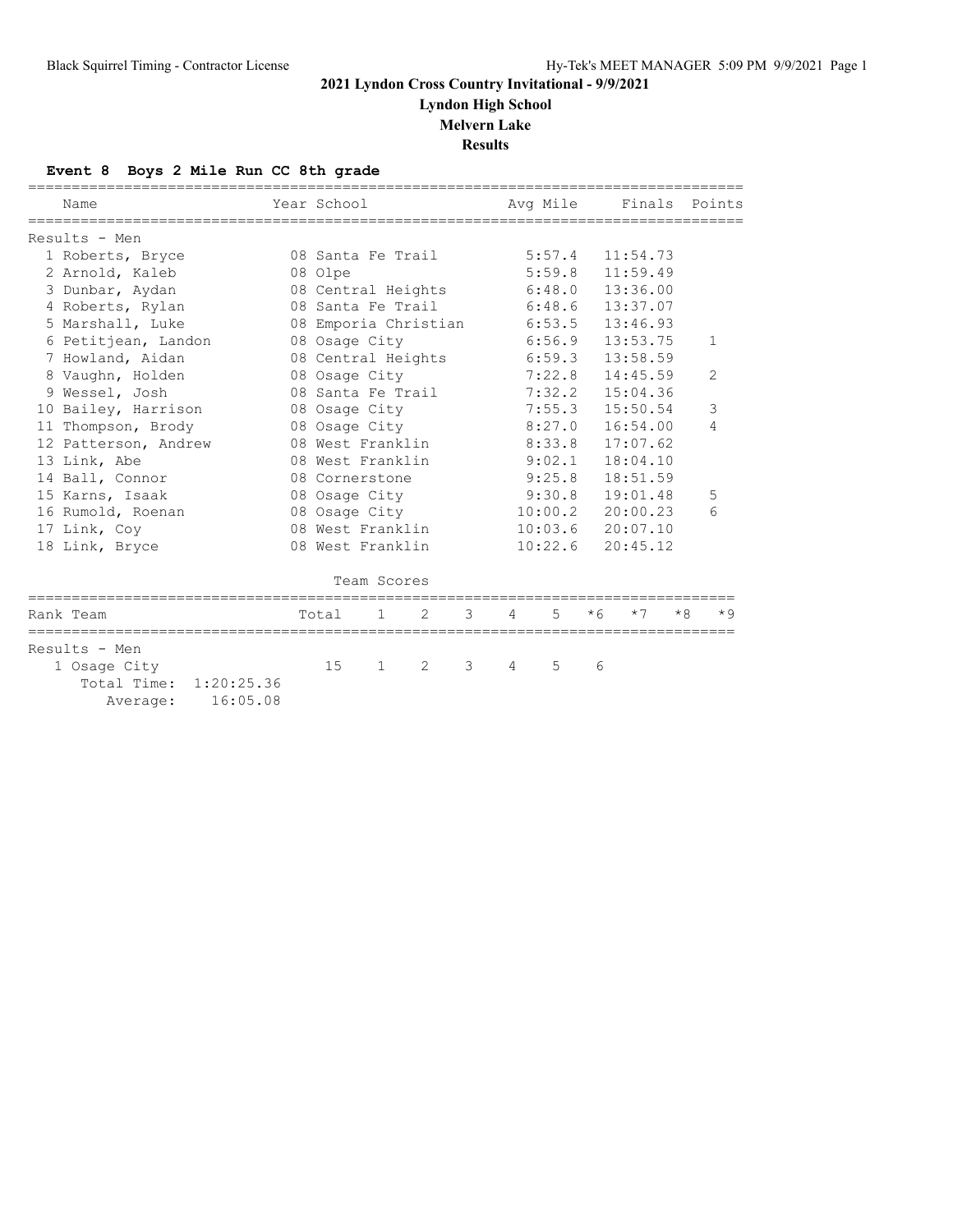**Lyndon High School**

**Melvern Lake**

**Results**

#### **Event 2 Girls 5k Run CC Junior Varsity**

| Name                                 | Year School          | Avg Mile | Finals Points        |  |
|--------------------------------------|----------------------|----------|----------------------|--|
| Results - Women                      |                      |          |                      |  |
| 1 Windle, Trinity                    | 09 Hartford          | 9:27.7   | 26:52.59             |  |
| 2 Eble, Claire                       | 09 Osawatomie        | 9:31.9   | 27:04.64             |  |
| 3 Stout, Abby                        | 10 Lyndon            | 9:40.9   | 27:30.18             |  |
| 4 Kelley, MacKenzie 69 Hartford      |                      | 10:18.1  | 29:15.81             |  |
| 5 Maginness, Melanie 10 Jefferson Co |                      |          | $10:35.5$ $30:05.42$ |  |
| 6 Samuels, Jojo                      | 12 Madison           | 10:53.1  | 30:55.42             |  |
| 7 Spoon, Courtney                    | 11 Yates Center      | 10:58.0  | 31:09.32             |  |
| 8 Vogt, Jaiden                       | 09 Herington         |          | $11:00.6$ $31:16.62$ |  |
| 9 Myers, Madison                     | 12 Jefferson Co      |          | $11:05.1$ $31:29.32$ |  |
| 10 Graham, Emma                      | 09 Lyndon            | 11:38.3  | 33:03.82             |  |
| 11 Zuniga, Abby 12 Chase County Jshs |                      |          | $11:42.0$ $33:14.34$ |  |
| 12 Cecil, Gwen                       | 10 Jefferson Co      | 11:52.4  | 33:43.87             |  |
| 13 Sirota, Alexis                    | 09 Yates Center      |          | 12:56.8 36:46.59     |  |
| 14 Johnson, Emma                     | 12 Paola HS          | 13:17.2  | 37:44.56             |  |
| 15 Ryan, Grace                       | 12 Cornerstone       | 13:38.1  | 38:43.90             |  |
| 16 Pimpl, Olivia                     | 12 Olpe              | 13:42.3  | 38:56.02             |  |
| 17 Dedmon, Faith                     | 10 Olpe              | 14:05.8  | 40:02.74             |  |
| 18 Riddle, Josie                     | 11 Cornerstone       | 14:27.5  | 41:04.27             |  |
| 19 McAfee, Layne                     | 12 Jefferson Co      |          | 14:35.4 41:26.87     |  |
| 20 Neel, Nadine                      | 09 Wellsville        | 14:49.0  | 42:05.45             |  |
| 21 Vega, Abbey                       | 12 Chase County Jshs | 16:22.9  | 46:32.21             |  |
|                                      |                      |          |                      |  |